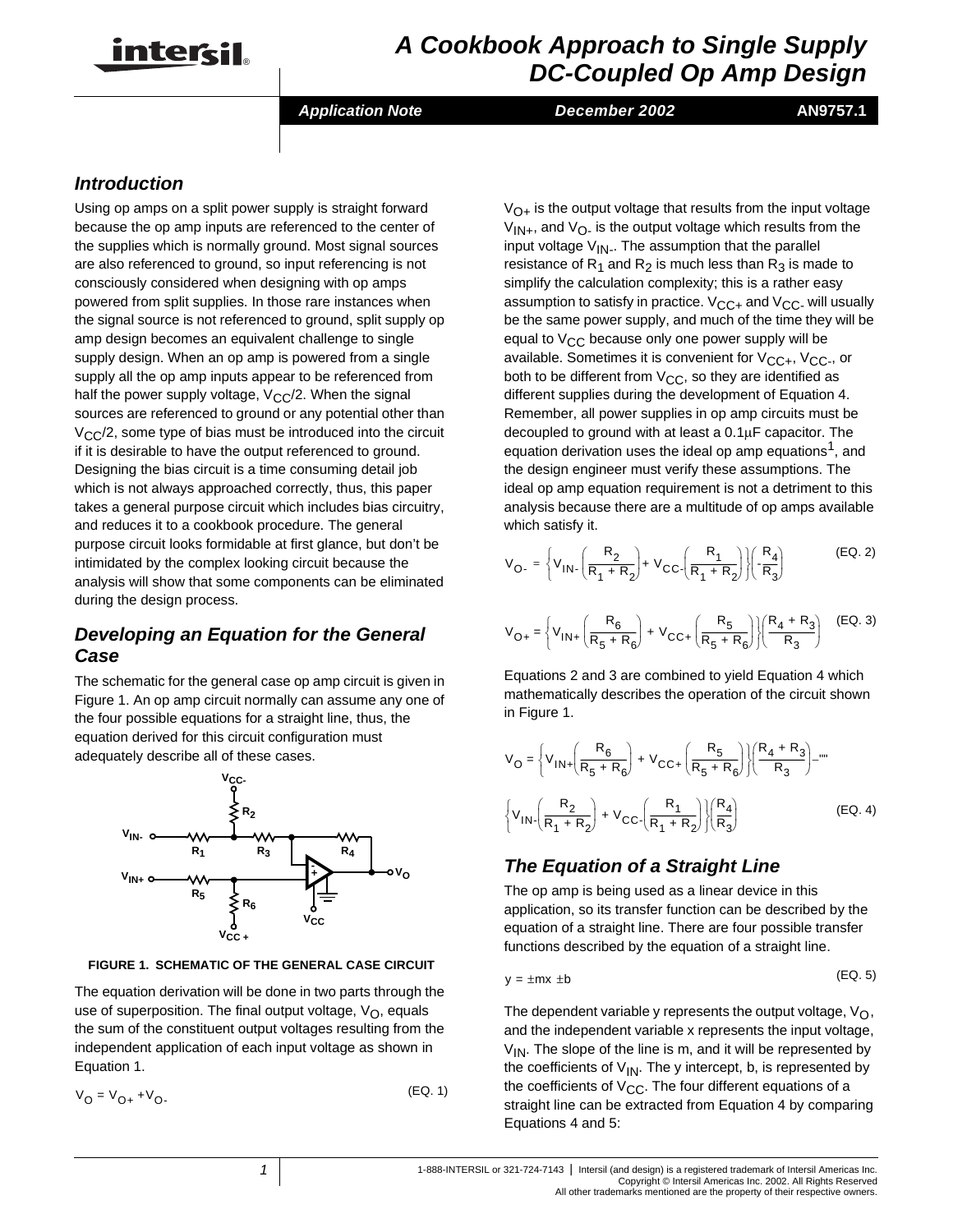$y = mx + b$ 

$$
(EQ. 6)
$$

$$
V_{O} = V_{IN} + \left(\frac{R_6}{R_5 + R_6}\right) \left(\frac{R_3 + R_4}{R_3}\right) + V_{CC} + \left(\frac{R_5}{R_5 + R_6}\right) \left(\frac{R_3 + R_4}{R_3}\right)
$$
\n(EQ. 7)

 $y = -mx -b$  (EQ. 8)

$$
V_{O} = V_{IN+} \left( \frac{R_{6}}{R_{1} + R_{6}} \right) \left( \frac{R_{3} + R_{4}}{R_{3}} \right) - V_{CC} \left( \frac{R_{1}}{R_{1} + R_{2}} \right) \left( \frac{R_{4}}{R_{3}} \right) \tag{EQ.9}
$$

 $y = mx + b$  (EQ. 10)

$$
V_{O} = -V_{1N} \cdot \left(\frac{R_{2}}{R_{1} + R_{2}}\right) \left(\frac{R_{4}}{R_{3}}\right) + V_{CC} \cdot \left(\frac{R_{5}}{R_{5} + R_{6}}\right) \left(\frac{R_{3} + R_{4}}{R_{3}}\right)
$$
(EQ. 11)

 $y = -mx -b$  (EQ. 12)

$$
V_{O} = -V_{IN} \cdot \left(\frac{R_{2}}{R_{1} + R_{2}}\right) \left(\frac{R_{4}}{R_{3}}\right) - V_{CC} \cdot \left(\frac{R_{1}}{R_{1} + R_{2}}\right) \left(\frac{R_{4}}{R_{3}}\right)
$$
(EQ. 13)

#### *Consider the Boundary Conditions*

Because of the single supply restrictions, say a supply with the negative end connected to ground and the positive end connected to  $V_{CC}$ , the condition  $0 \leq V_{C} \leq V_{CC}$  must be satisfied. As long as the output voltage stays between the supply rails the circuit will function normally, but when the output voltage tries to go outside the supply rails the output will saturate and become nonlinear. For example, if in Equation 13 V<sub>IN</sub> = -1V, V<sub>CC</sub> = -1V, R<sub>1</sub> = R<sub>2</sub>, and R<sub>3</sub> = R<sub>4</sub> then the output voltage will be +1V and everything works fine, but if  $V_{IN}$  goes to +2V the output will go to the bottom rail and give a false reading. Beware of working with negative input voltages because a negative voltage on some op amp inputs will turn off the input transistors causing nonlinear operation or possibly damaging the op amp.

#### *Design Procedure*

Given the two input voltages and their corresponding desired output voltages, the signs and magnitude of m and b are calculated using simultaneous equations. Don't worry about signs when you set the equations up because the solution will indicate the sign of m and b.

After you have determined the magnitude and sign for m and b, compare the signs of m and b to Equations 6, 8, 10, and 12 to determine which of these equations fit. After determining which one of the four equations to use, select its corresponding equation from Equations 7, 9, 11, or 13, and equate equivalent terms to m and b. The resistor ratios can be calculated at this time, and after values have been selected for key resistors, each resistor value can be calculated.

*2*

You will find that certain resistors are not needed, so you should eliminate them by setting them equal to shorts or opens. By observing which equation coincides with the signs of m and b, it becomes obvious which  $V_{CCX}$  connection is not needed. The resistor connecting the unused  $V_{CCX}$  to the circuit should be removed. Furthermore, if  $R<sub>2</sub>$  is the correct resistor to remove,  $R_1$  should be replaced with a short. Also, if  $R_6$  is removed,  $R_5$  should be replaced with a short. Now build and test the circuit, and then you are finished with the design.

There will be times, just like in symmetrical supply op amp design, when the data just cannot be processed correctly with a simple circuit, and then you have to reach into your bag of tricks for a new circuit. Increasing one of the supply voltages may yield another degree of freedom, limiting the output voltage range may ease the problem, or a more involved configuration may be required to solve the problem.

## *Design Example #1*

Given data is:  $V_{IN} = 0.05V$  to 1.0V,  $V_{O}$  must span the range of 0.5 to 4.3V, and  $V_{CC} = V_{CC+} = V_{CC-} = 5V$ . The simultaneous equations are  $0.5 = m(0.05) + b$  and  $4.3 = m$  $(1) + b$ . Solving these equations yields m = 4 and b = 0.3. Both signs are positive so Equation 6 applies, and the data is compared to Equation 7 to yield:

$$
m = 4 = \left(\frac{R_6}{R_5 + R_6}\right) \left(\frac{R_3 + R_4}{R_3}\right)
$$
 (EQ. 14)

$$
b = 0.3 = 5 \left( \frac{R_5}{R_5 + R_6} \right) \left( \frac{R_3 + R_4}{R_3} \right)
$$
 (EQ. 15)



**FIGURE 2. SCHEMATIC FOR DESIGN EXAMPLE #1** 

Because the  $V_{CC}$  connection is not needed,  $R_2$  is an open, and  $R_1$  is a short. The revised circuit is shown in Figure 2. Solving Equations 14 and 15 yields the ratios:  $R_6/R_5 = 66.66$ and  $R_4/R_3 = 3$ . Using the closest standard values  $R_5$  is selected as 750 $\Omega$  and then R<sub>6</sub> = 51K. R<sub>3</sub> is selected as 10K and then  $R_4$  = 30K. The selection of  $R_5$  and  $R_3$  was rather arbitrary in this example; in an actual design impedance levels, leakage currents, or some other parameter will influence the selection of the initial resistor value.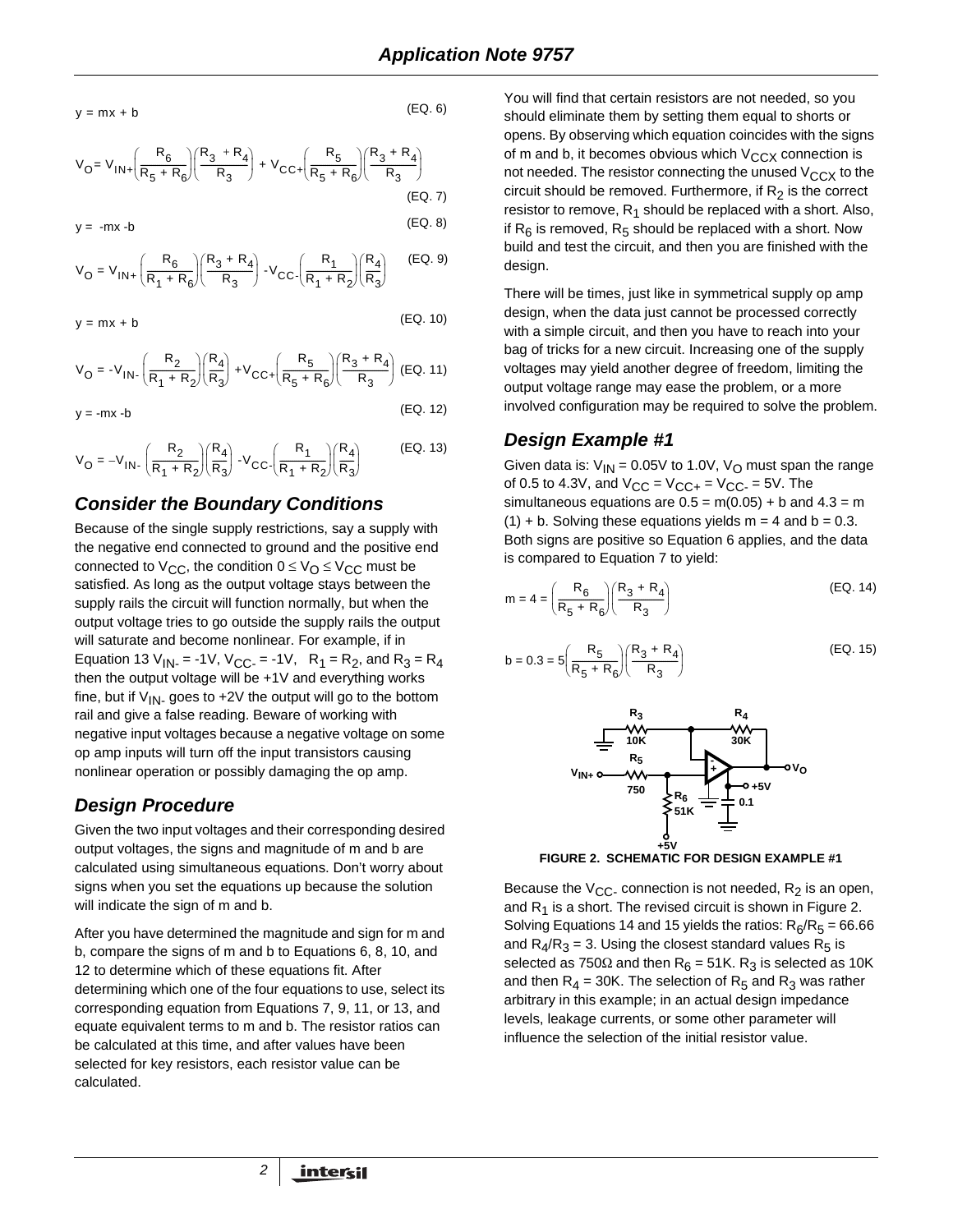#### *Design Example #2*

Given data is:  $V_{1N} = 0.25V$  when  $V_{\Omega} = 1.0V$ ,  $V_{1N} = 0.75V$ when  $V_{\text{O}} = 4.0V$ , and  $V_{\text{CC+}} = V_{\text{CC-}} = V_{\text{CC}} = 5.0V$ . The simultaneous equations are  $4.0 = m(0.75) + b$  and  $1.0 =$  $m(0.25) + b$ . Solving these equations yields  $m = 6$  and  $b = -$ 0.5. The slope, m, is positive and the vertical intercept, b, is negative so Equation 8 applies, and the data is compared to Equation 9 to yield:

$$
m = 6 = \left(\frac{R_6}{R_5 + R_6}\right) \left(\frac{R_3 + R_4}{R_3}\right)
$$
 (EQ. 16)

$$
|b| = 0.5 = 5 \left(\frac{R_1}{R_1 + R_2}\right) \left(\frac{R_4}{R_3}\right)
$$
 (EQ. 17)

Because the  $V_{\text{CC+}}$  connection is not needed R<sub>6</sub> is opened,  $R<sub>5</sub>$  is shorted, and Equation 16 is simplified as shown below.

$$
m = 6 = \left(\frac{R_3 + R_4}{R_3}\right) \tag{EQ.18}
$$



**FIGURE 3. SCHEMATIC FOR DESIGN EXAMPLE #2** 

The revised circuit is shown in Figure 3. Solving Equations 17 and 18 yields the ratios  $R_4/R_3 = 5$  and  $R_2/R_1 = 50$ . Using the closest standard values  $R_3$  is selected as 10K and then  $R_4$  = 51K.  $R_1$  is selected as 1K and then  $R_2 = 51$ K. Again, the selection of  $R_1$  and  $R_3$  was rather arbitrary, but experience says that these values will not be too far from appropriate for the average circuit built with modern op amps.

#### *Design Example #3*

Given data: the input voltage range is -0.1 to -1.0V, the corresponding output voltage is to be 1.0 to 8.0V, and  $V_{\text{CC+}}$  $= V_{CC} = V_{CC} = 10V$ . The simultaneous equations are 1.0 =  $m(-0.1) + b$  and  $8.0 = m(-1.0) + b$ . Solving these equations yields  $m = -7.777$  and  $b = 2/9$ . The slope, m, is negative while the vertical intercept is positive, so Equation 10 applies. Equations 19 and 20 result when the data is compared to Equation 11.

$$
|m| = 7.777 = \left(\frac{R_2}{R_1 + R_2}\right)\left(\frac{R_4}{R_3}\right)
$$
\n(EQ. 19)

$$
b = \frac{2}{9} = 10 \left( \frac{R_5}{R_5 + R_6} \right) \left( \frac{R_3 + R_4}{R_3} \right)
$$
 (EQ. 20)



**FIGURE 4. SCHEMATIC FOR DESIGN EXAMPLE #3** 

Because the  $V_{CC}$  connection is not needed  $R_2$  is opened, and  $R_1$  is shorted. Now Equation 19 is simplified as shown below.

$$
|m| = 7.777 = \left(\frac{R_4}{R_3}\right)
$$
 (EQ. 21)

Solving Equations 19 and 21 yields the resistor ratios  $R_4/R_3$ = 7.777 and  $R_6/R_5$  = 390. The selection of  $R_3$  = 1.3K results in  $R_4$  = 10K, and the selection of  $R_6$  = 1K results in the selection of  $R_5 = 390K$ .

## *Design Example #4*

Given data:  $V_{IN} = -1.0V$  when  $V_{O} = 1.5V$ ,  $V_{IN} = -2.5V$  when  $V_{\Omega}$  = 4.5V, and  $V_{\text{CC}}$  = 5V. The simultaneous equations are  $1.5 = m(-1.0) + b$  and  $4.5 = m(-2.5) + b$ . Solving these equations yields  $m = -2$  and  $b = -0.5$ . Both signs are negative so Equation 12 applies, and the data is compared to Equation 13 to yield:

$$
|m| = 2 = \left(\frac{R_2}{R_1 + R_2}\right) \left(\frac{R_4}{R_3}\right)
$$
 (EQ. 22)

$$
|b| = 0.5 = 5\left(\frac{R_1}{R_1 + R_2}\right)\left(\frac{R_4}{R_3}\right)
$$
 (EQ. 23)

Because the  $V_{CC+}$  connection is not needed  $R_6$  is opened, and  $R_5$  is shorted. Solving Equations 22 and 23 yield the resistor ratios  $R_4/R_3 = 2.1$  and  $R_2/R_1 = 20$ . Selecting standard value resistors which satisfy the assumption that  $R_1$  ||  $R_2$  <  $R_3$  leads to the final values of  $R_1$  = 1K,  $R_2$  = 20K,  $R_3$  = 130K, and  $R_4$  = 270K. The schematic for design example #4 is shown in Figure 5.



**FIGURE 5. SCHEMATIC FOR DESIGN EXAMPLE #4**